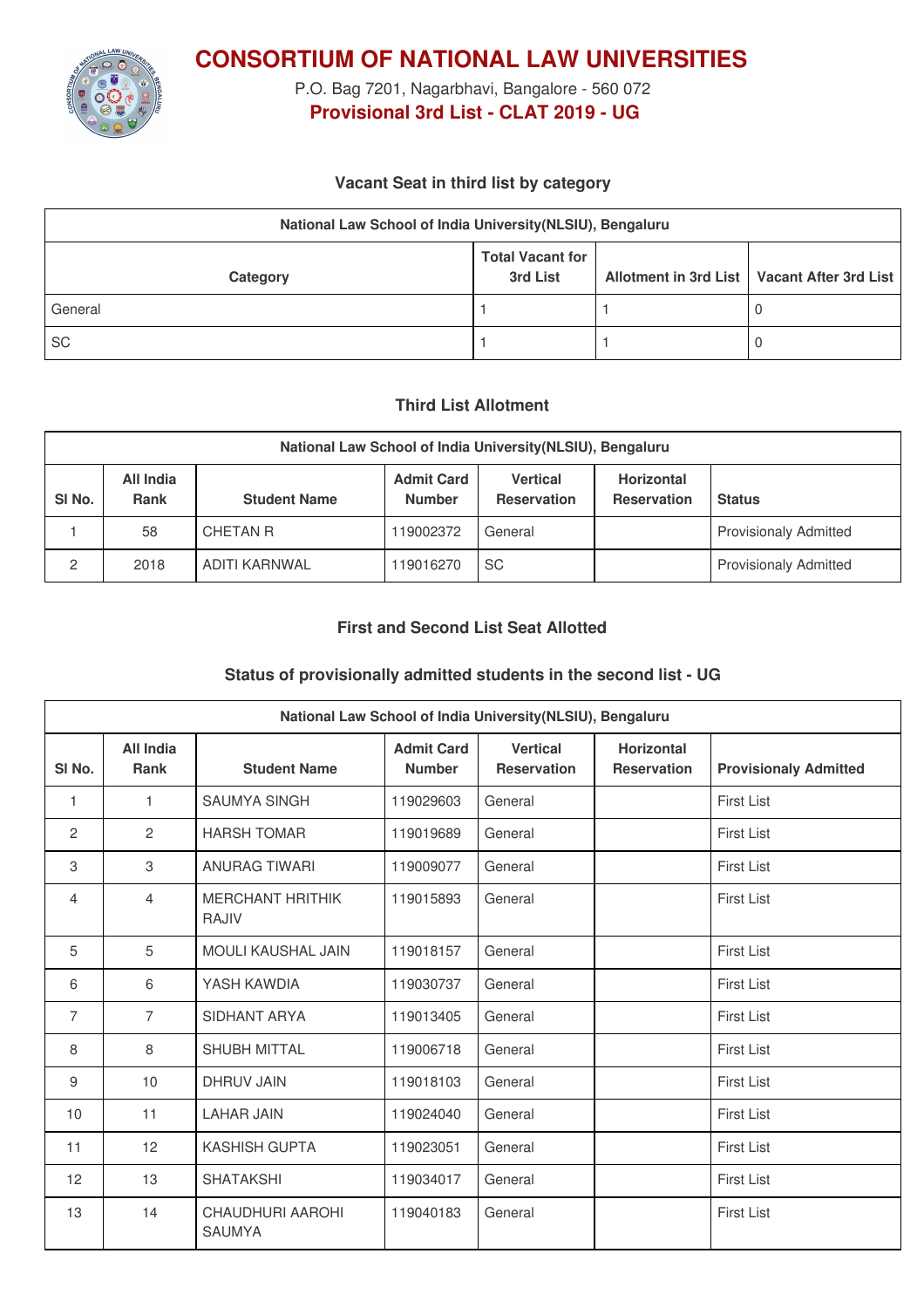| National Law School of India University (NLSIU), Bengaluru |                                 |                                     |                                    |                                       |                                  |                              |
|------------------------------------------------------------|---------------------------------|-------------------------------------|------------------------------------|---------------------------------------|----------------------------------|------------------------------|
| SI <sub>No.</sub>                                          | <b>All India</b><br><b>Rank</b> | <b>Student Name</b>                 | <b>Admit Card</b><br><b>Number</b> | <b>Vertical</b><br><b>Reservation</b> | Horizontal<br><b>Reservation</b> | <b>Provisionaly Admitted</b> |
| 14                                                         | 15                              | <b>SHANTANU MISHRA</b>              | 119002823                          | General                               |                                  | <b>First List</b>            |
| 15                                                         | 16                              | <b>KARTIK GARG</b>                  | 119039296                          | General                               |                                  | <b>First List</b>            |
| 16                                                         | 17                              | V SREEDHARAN                        | 119011661                          | General                               |                                  | <b>First List</b>            |
| 17                                                         | 18                              | <b>KUNAL GUPTA</b>                  | 119018081                          | General                               |                                  | <b>First List</b>            |
| 18                                                         | 19                              | <b>ATHARVA PRAMOD</b><br>PATVARDHAN | 119018143                          | General                               |                                  | <b>First List</b>            |
| 19                                                         | 20                              | <b>SUSHANT SINGH</b>                | 119022666                          | General                               |                                  | <b>First List</b>            |
| 20                                                         | 21                              | <b>NAOMI MANOJ</b>                  | 119005128                          | General                               |                                  | <b>First List</b>            |
| 21                                                         | 22                              | SNEHIL TIWARI                       | 119006751                          | General                               |                                  | <b>First List</b>            |
| 22                                                         | 23                              | <b>ADITI SHETH</b>                  | 119038453                          | General                               |                                  | <b>First List</b>            |
| 23                                                         | 25                              | <b>AKSHIT SINGLA</b>                | 119033394                          | General                               |                                  | <b>First List</b>            |
| 24                                                         | 26                              | SANYUKTA FAUZDAR                    | 119009971                          | General                               |                                  | <b>First List</b>            |
| 25                                                         | 27                              | <b>G BHARATH KRISHNA</b>            | 119002918                          | General                               |                                  | <b>First List</b>            |
| 26                                                         | 28                              | <b>TUSHAR AGARWAL</b>               | 119020671                          | General                               |                                  | <b>First List</b>            |
| 27                                                         | 29                              | <b>ASHWANI SHAHI</b>                | 119032561                          | General                               |                                  | <b>First List</b>            |
| 28                                                         | 30                              | <b>AVANTIKA TEWARI</b>              | 119019856                          | General                               |                                  | <b>First List</b>            |
| 29                                                         | 31                              | RHEA PRASAD                         | 119008006                          | General                               |                                  | <b>First List</b>            |
| 30                                                         | 32                              | <b>ANKIT SWAMI</b>                  | 119029460                          | General                               |                                  | <b>First List</b>            |
| 31                                                         | 33                              | <b>BHARAT HARNE</b>                 | 119009153                          | General                               |                                  | <b>First List</b>            |
| 32                                                         | 34                              | SARTHAK WADHWA                      | 119011033                          | General                               |                                  | <b>First List</b>            |
| 33                                                         | 35                              | <b>SUNEEL KUMAR</b>                 | 119011563                          | General                               |                                  | <b>First List</b>            |
| 34                                                         | 36                              | ANIMESH TIWARI                      | 119023043                          | General                               |                                  | <b>First List</b>            |
| 35                                                         | 37                              | AAGAM JAIN                          | 119014539                          | General                               |                                  | <b>First List</b>            |
| 36                                                         | 38                              | SANDLI PAWAR                        | 119032811                          | General                               |                                  | <b>First List</b>            |
| 37                                                         | 39                              | PRINCE CHANDAK                      | 119024553                          | General                               |                                  | <b>First List</b>            |
| 38                                                         | 40                              | <b>HERAMB MISHRA</b>                | 119011315                          | General                               |                                  | <b>First List</b>            |
| 39                                                         | 41                              | AMAN SHARMA                         | 119033147                          | General                               |                                  | <b>First List</b>            |
| 40                                                         | 42                              | MANAS AGRAWAL                       | 119018607                          | General                               |                                  | <b>First List</b>            |
| 41                                                         | 43                              | <b>ANMOL KOHLI</b>                  | 119005517                          | General                               |                                  | <b>First List</b>            |
| 42                                                         | 44                              | <b>ANANDITA TAYAL</b>               | 119003244                          | General                               |                                  | <b>First List</b>            |
| 43                                                         | 45                              | PALLAVI AGARWAL                     | 119022984                          | General                               |                                  | <b>First List</b>            |
| 44                                                         | 46                              | MUSKAN AGRAWAL                      | 119012003                          | General                               |                                  | <b>First List</b>            |
| 45                                                         | 47                              | SATYARTH KUMAR<br>SRIVASTAVA        | 119035795                          | General                               |                                  | <b>First List</b>            |
| 46                                                         | 48                              | DEWESH KUMAR VINOD                  | 119018606                          | General                               |                                  | First List                   |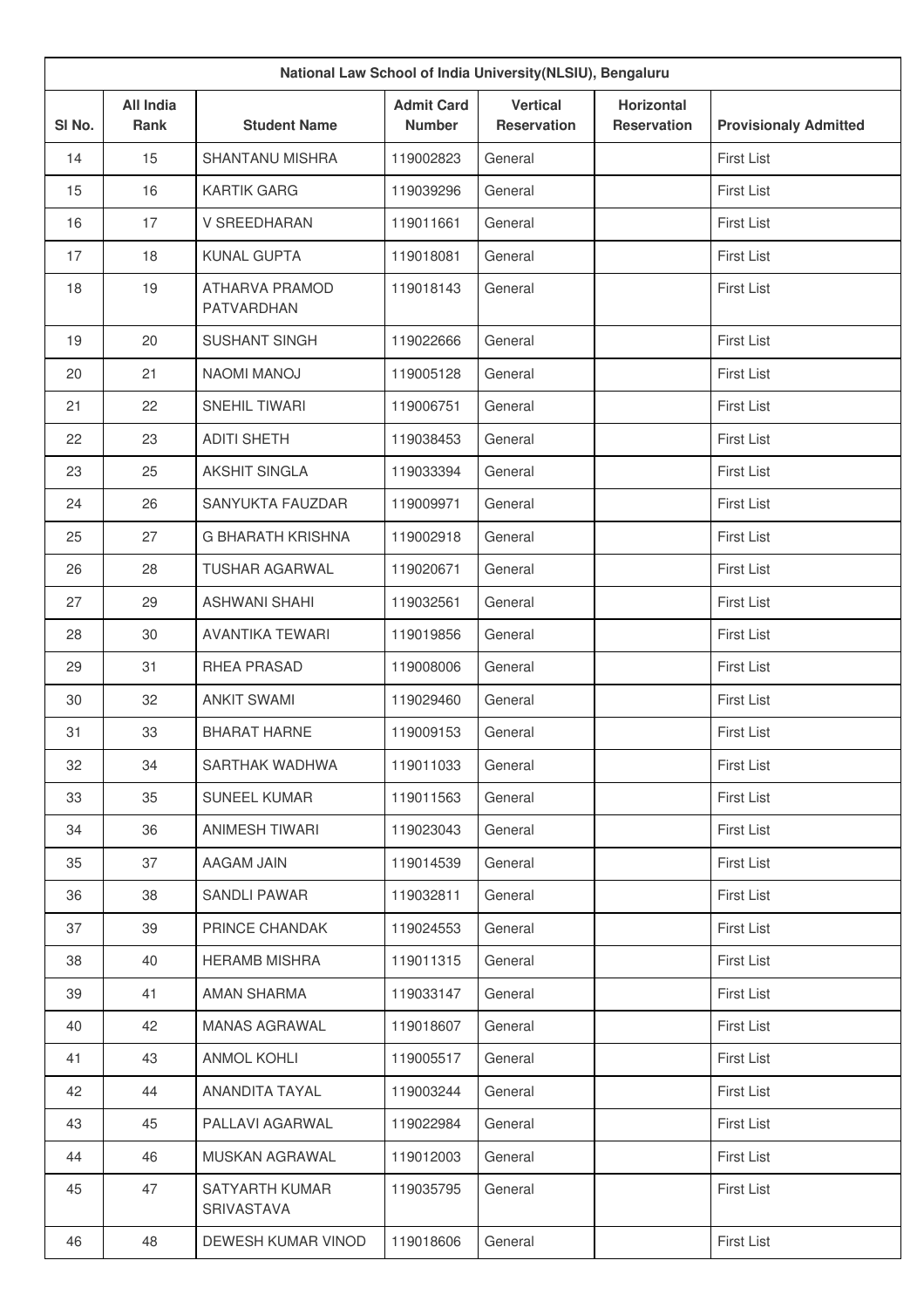| National Law School of India University (NLSIU), Bengaluru |                                 |                                         |                                    |                                       |                                         |                              |
|------------------------------------------------------------|---------------------------------|-----------------------------------------|------------------------------------|---------------------------------------|-----------------------------------------|------------------------------|
| SI No.                                                     | <b>All India</b><br><b>Rank</b> | <b>Student Name</b>                     | <b>Admit Card</b><br><b>Number</b> | <b>Vertical</b><br><b>Reservation</b> | <b>Horizontal</b><br><b>Reservation</b> | <b>Provisionaly Admitted</b> |
| 47                                                         | 49                              | <b>KRITI JAIN</b>                       | 119023874                          | General                               |                                         | <b>First List</b>            |
| 48                                                         | 51                              | SHUBHANKAR TIWARI                       | 119011927                          | General                               |                                         | <b>First List</b>            |
| 49                                                         | 52                              | <b>ABHIRUP SRIVASTAV</b>                | 119009393                          | General                               |                                         | <b>First List</b>            |
| 50                                                         | 54                              | <b>DHARNIA RADHIKA</b><br><b>HARISH</b> | 119027476                          | General                               |                                         | <b>First List</b>            |
| 51                                                         | 56                              | DIVYA KHANWANI                          | 119019406                          | General                               |                                         | Second List                  |
| 52                                                         | 57                              | KAUSTUBH GARG                           | 119029198                          | General                               |                                         | Second List                  |
| 53                                                         | 69                              | <b>TANAY KAUSHAL</b>                    | 119016449                          | <b>ST</b>                             |                                         | <b>First List</b>            |
| 54                                                         | 363                             | <b>RITU BHATIA</b>                      | 119011495                          | SC                                    |                                         | <b>First List</b>            |
| 55                                                         | 455                             | SARAGULA DEDEEPYA                       | 119005026                          | SC                                    |                                         | <b>First List</b>            |
| 56                                                         | 528                             | <b>GAURESH CHAUDHARY</b>                | 119026501                          | <b>PWD</b>                            |                                         | <b>First List</b>            |
| 57                                                         | 540                             | PRAJJWAL RATHORE                        | 119013337                          | SC                                    |                                         | <b>First List</b>            |
| 58                                                         | 950                             | KAMBLE SMEET SANJAY                     | 119005693                          | SC                                    |                                         | <b>First List</b>            |
| 59                                                         | 974                             | <b>KIRTI MEENA</b>                      | 119035583                          | <b>ST</b>                             |                                         | <b>First List</b>            |
| 60                                                         | 1009                            | A. JAHNAVI                              | 119017852                          | SC                                    |                                         | <b>First List</b>            |
| 61                                                         | 1120                            | <b>JERRIN B. MATHEW</b>                 | 119017278                          | <b>PWD</b>                            |                                         | <b>First List</b>            |
| 62                                                         | 1139                            | <b>ANKUSH MEENA</b>                     | 119000359                          | <b>ST</b>                             |                                         | <b>First List</b>            |
| 63                                                         | 1334                            | V. ASHISH                               | 119024959                          | <b>PWD</b>                            |                                         | <b>First List</b>            |
| 64                                                         | 1371                            | YASH AHIRWAR                            | 119026004                          | SC                                    |                                         | <b>First List</b>            |
| 65                                                         | 1482                            | <b>MEGHANA SENTHIL</b><br><b>KUMAR</b>  | 119044031                          | SC                                    |                                         | First List                   |
| 66                                                         | 1763                            | <b>VANSHIKHA SINGH</b>                  | 119031856                          | SC                                    |                                         | <b>First List</b>            |
| 67                                                         | 1803                            | <b>VIGYAN PRAKASH</b><br><b>VERMA</b>   | 119029119                          | SC                                    |                                         | <b>First List</b>            |
| 68                                                         | 1813                            | <b>MANSI MEENA</b>                      | 119037214                          | <b>ST</b>                             |                                         | First List                   |
| 69                                                         | 1857                            | <b>AVINASH TOPNO</b>                    | 119043399                          | <b>ST</b>                             |                                         | <b>First List</b>            |
| 70                                                         | 1892                            | AMARTYA KUMAR                           | 119001321                          | $\protect\operatorname{SC}$           |                                         | First List                   |
| 71                                                         | 1907                            | ANURAG TIRPUDE                          | 119016763                          | SC                                    |                                         | Second List                  |
| 72                                                         | 2575                            | AMAN MEENA                              | 119037224                          | <b>ST</b>                             |                                         | Second List                  |
| 73                                                         | 2733                            | V SAI SURAJ                             | 119019906                          | <b>PWD</b>                            |                                         | First List                   |

*Note : \* indicates that the seat is allotted based on that horizontal reservation*

*\*\* indicates that the vertical reservation category is changed in third list*

# **Vertical**

General - General

SC - Scheduled Caste ST - Scheduled Tribe

PWD - Person With Disability